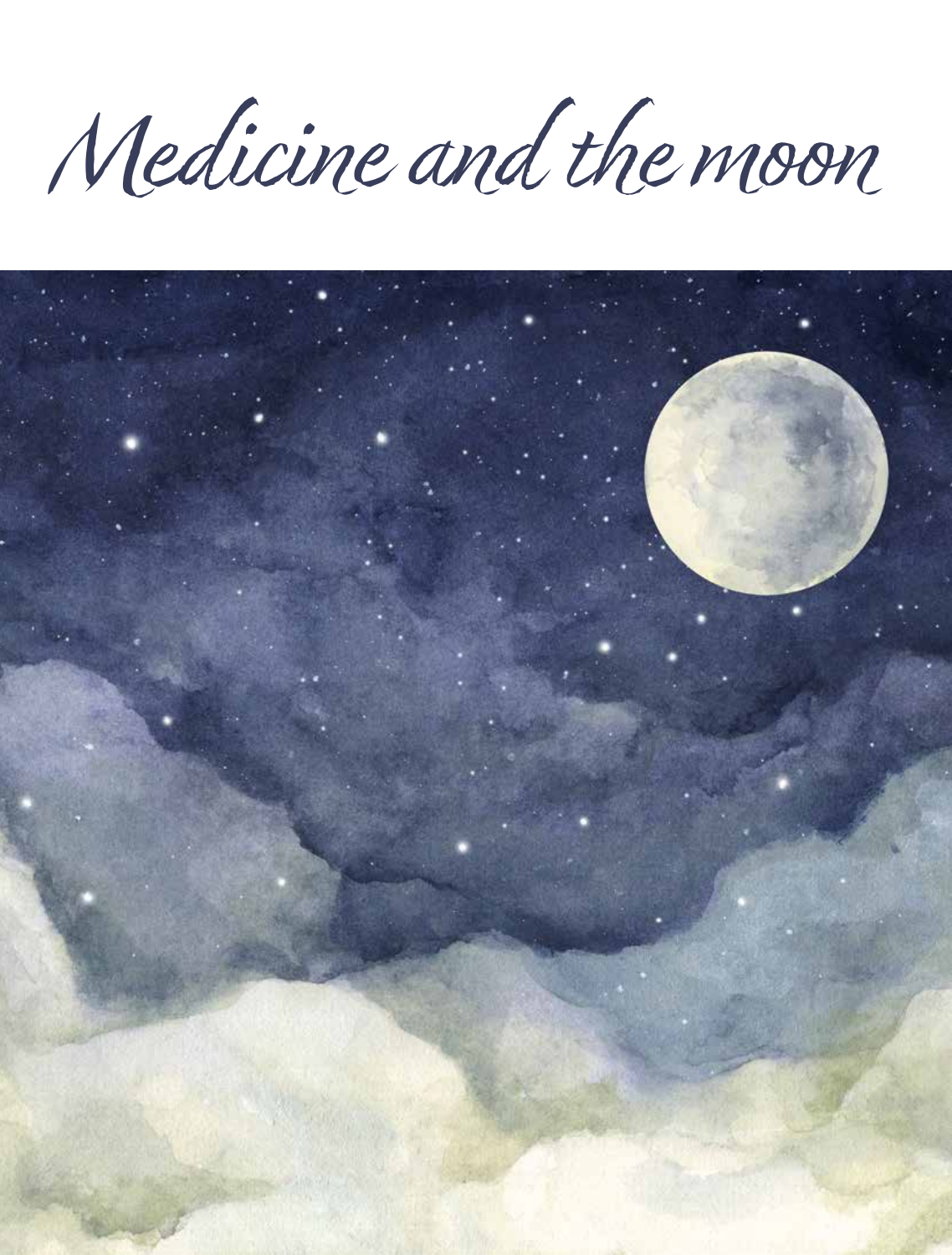# Leonard J. Hoenig, MD

Dr. Hoenig is a private practice physician in Pembroke Pines, Florida.

**CERC** ver the centuries, the moon has lent its name to describe human anatomy and disease. To commemorate the July 20, 1969 Apollo 11 lu-<br>nar landing, more than 50 years ago, some of medicine's ver the centuries, the moon has lent its name to describe human anatomy and disease. To commemorate the July 20, 1969 Apollo 11 lumost memorable moon related eponyms deserve to be highlighted.



## The lunate bone

The lunate bone in the wrist was first named by Michael Lyser (1626–1660), a German physician and anatomist. Lyser studied medicine in Copenhagen, and in 1653 published his work Culter Anatomicus, in which he named the eight carpel bones.<sup>1</sup> He used the Latin term lunatum to describe the lunate bone because of its half-moon (semilunarem) form. Prior to Lyser's time, the wrist bones were identified by their numerical position in the carpal series.

# The semilunar heart valves

The shape of the semilunar heart valves (aortic and pulmonary valves) was first described by Philistion of Locri, Italy, a physician and writer on medicine during the 4th

Century BCE.<sup>2</sup> Philistion wrote that these valves appear in the form of "half-cut of a circle," as translated from the original Greek text ἡμίτομα κυκλου (hemitoma kuklou).

In another anatomic writing, Philistion used the term "moon-shaped," or mênoeides (μηνοειδές) in the original Greek text, to describe the difference between the front and back of the shoulder. <sup>3</sup>

# The lunula of the human nail

Lunula means "little moon" in Latin and has been used to describe human nail anatomy since the 1800s. The lunula is the small, whitish half-moon shaped part of the visible nail matrix. It is best seen on the thumb and big toe. Alterations in the morphology and color of the lunula can be an indication of a cutaneous or a systemic disorder,<sup>4</sup> such as:

- Macrolunula (enlarged lunula) can be seen in hyperthyroidism, and leprosy.
- Microlunula (diminished lunula size) and anolunula (absence of the lunula) can be seen in atherosclerosis, HIV infection, Trisomy 21, renal failure, multiple myeloma, and acromegaly.
- Blue lunula can be found in argyria and hepatolenticular degeneration.
- Red lunula can be found in carbon monoxide poisoning, rheumatoid arthritis, systemic lupus erythematosus, congestive heart failure, and chronic obstructive pulmonary disease.



Illustration by Claire Gilmore